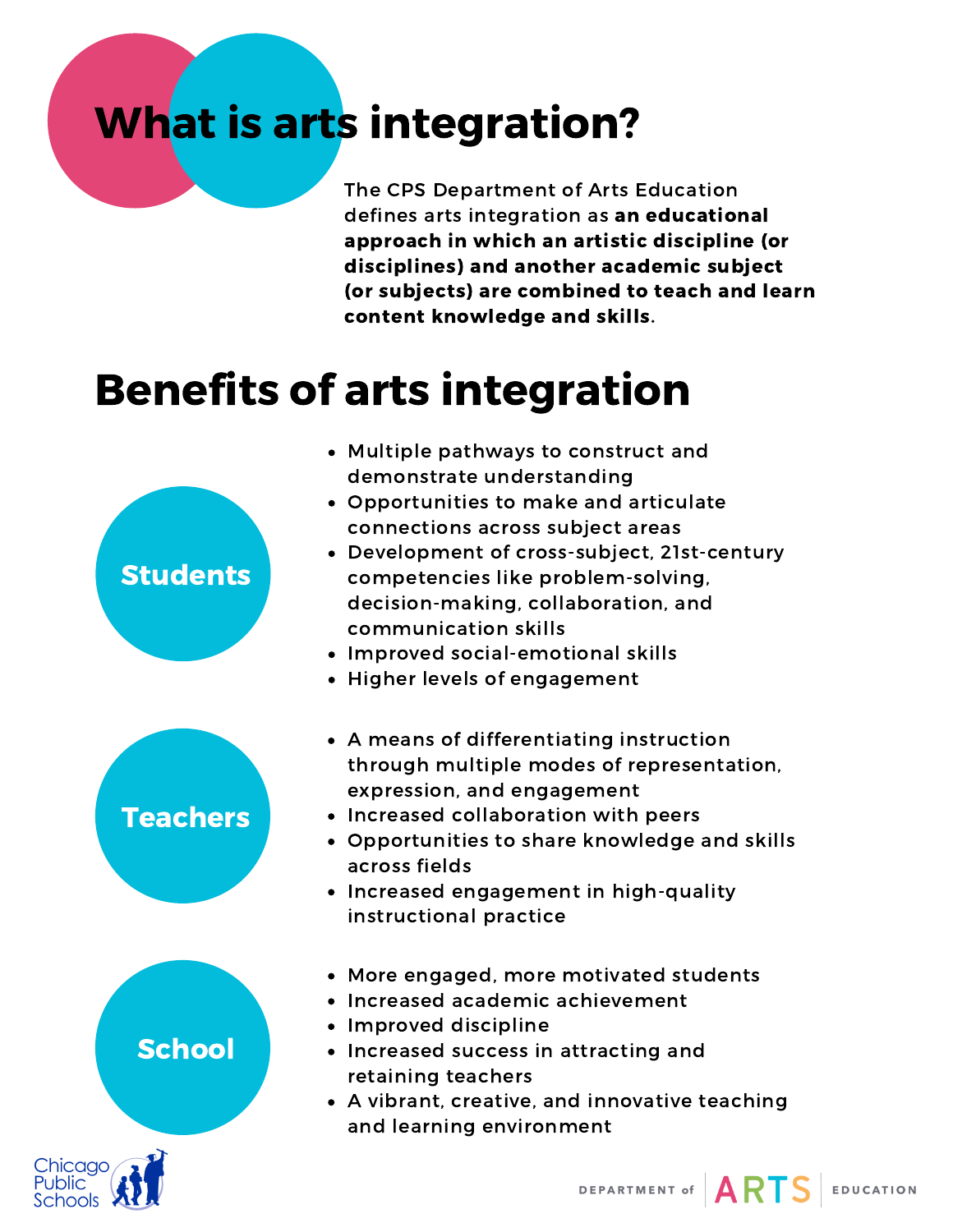## A sampling of arts integration impact research

Students participating in arts-integrated lessons are 4.4 times more likely to be highly thoughtful and highly engaged than in regular classroom instruction. (Perpich Center for Arts Education, 2014)



Students who participated in arts integrated units were able to see multiple perspectives in a situation, have better classroom dialogue, notice and respect personal boundaries, and to critique others in productive, non-hurtful ways (Broussard, 2011).

In eight underperforming schools across the nation that implemented an arts-integrated curriculum, the average improvement in math proficiency over four years was 22.5 percent. Reading proficiency improved by 12.6 percent. (Abodeely, 2015)



Arts integration can have a dramatic effect on student attendance rates (Jensen, 2002; Walker, Tabone, & Weltsek, 2011). It can also lead to a decrease in referrals and suspensions (Nobori, 2012) and increased intrinsic motivation (DeMoss & Morris, 2002).

The average student could move from the 50th to the 54th percentile as the result of arts integration in his or her school. (Ludwig, Boyle, & Lindsay, 2017)



54th